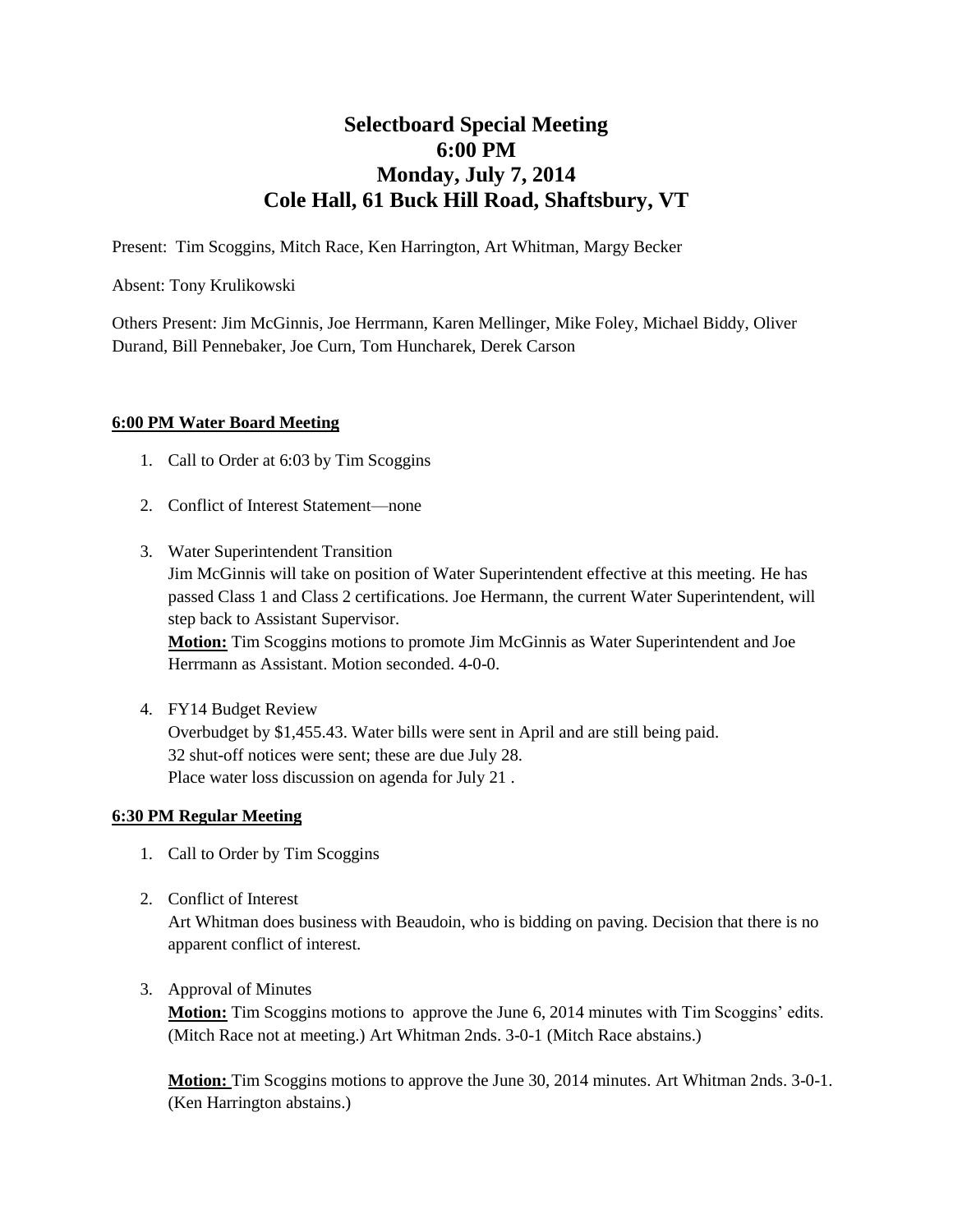4. Approval of Warrants

Check Warrant # PR1R for \$122.27. Tim Scoggins motions approval. Mitch Race 2nds. 4-0-0. Check Warrant #PR26R for \$6,147.30. Tim Scoggins motions for approval. Ken Harrington 2nds. 4-0-0.

Check Warrant for Payroll for \$17,395.40. Tim Scoggins motions approval. Ken Harrington 2nds. 4-0-0.

Check Warrants for Bennington County Taxes for \$11,059.82; check warrant for land in the ID district for \$1948.62; check warrant for John Deere Backhoe for \$38,201.19; check warrant for Kansas State Bank for fire and highway vehicles for \$46,496.03; check warrant for Kofile Preservation for \$1900.00; check warrant for VLCT dues for \$4684.00; check warrant for unemployment insurance for \$1,080.00. Tim Scoggins motions for approval, Mitch Race 2nds. 4-0-0.

5. Announcements

Jim Meskun passed away. Jim greatly contributed to the town. Karen Mellinger mentioned that the flags on Main Street are a tribute to him.

Garage Committee

Attendance of the garage committee meeting was small. The Select Board will figure out how to move forward.

6. Public Comment

Bob Moffitt states that the signs for Granger Hollow Road (at the intersection of Bouplon Hollow) and Murphy Hill Road are missing.

- 7. Road Foreman Update
	- a. White Creek Status

White Creed Road has a ditch in the road that needs to be addressed.

**Motion:** Tim Scoggins motions to authorize Road Foreman to hire added help without purchasing policy to fix White Creek Road. Ken Harrington 2nds.4-0-0.

b. Mowing – tractor down

North Bennington has loaned their tractor/mower. Equipment needs to be fixed. **Motion**: Art Whitman motions to reassemble tractor and not use excessively. Ken Harrington 2nds. 4-0-0.

- 8. Bid Openings:
	- a. Tandem Body

**Motion:** Tim Scoggins motions to tabulate bids and make recommendations. Mitch Race 2nds. 4-0-0.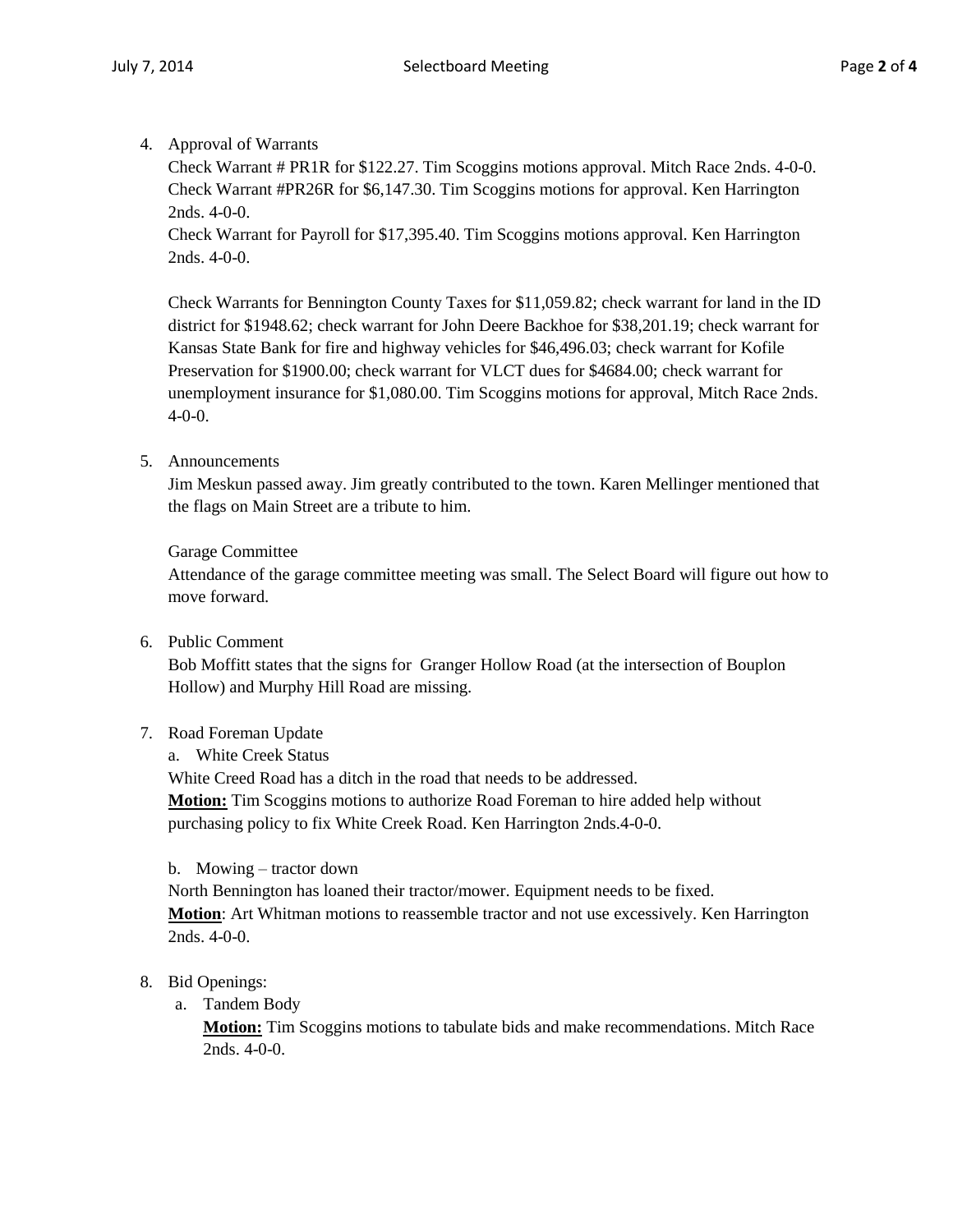- b. White Creek Road Paving Motion: Tim Scoggins motions to select Beaudoin Paving at \$70/ton. Mitch Race 2nds. 4-0-0.
- c. Oil, Diesel, Propane
- 9. Community Solar

Gene Birch who is connected with Sovereign Solar gave a brief presentation about Vermont community solar energy.

- 10. Town Administrator Transition
	- a. Interim TA—Dennis McCarthy Dennis McCarthy is unavailable to be the interim Town Administrator
	- b. Interview Schedule There are 10 applicants; five of these to be interviewed.
- 11. Town Plan (at 8:45 pm with Abigail Beck, Oliver Durand, Bob M)
	- a. Vote on Version

Tim Scoggins states the Board by consensus will take out VR2 concept. Tim Scoggins thinks the plan strikes a good balance between economic development and environmental preservation.

Mitch Race states that North Shaftsbury should be included as Village Center with Center and South Shaftsbury. Mitch Race likes the VR2 concept.

Abigail Beck explains VR2. Chris Williams wants this in plan.

Joanne Race states again that North Shaftsbury be included as Village Center.

Board consensus to reinstate North Shaftsbury language. Will not vote at this meeting.

- b. Schedule adoption Not at this time.
- 12. Town Administrator's Report No report.
- 13. Other Business There is a tax sale Friday, July 18 at 10:00 am. Tim Scoggins will be there.
- 14. Review of Action Items